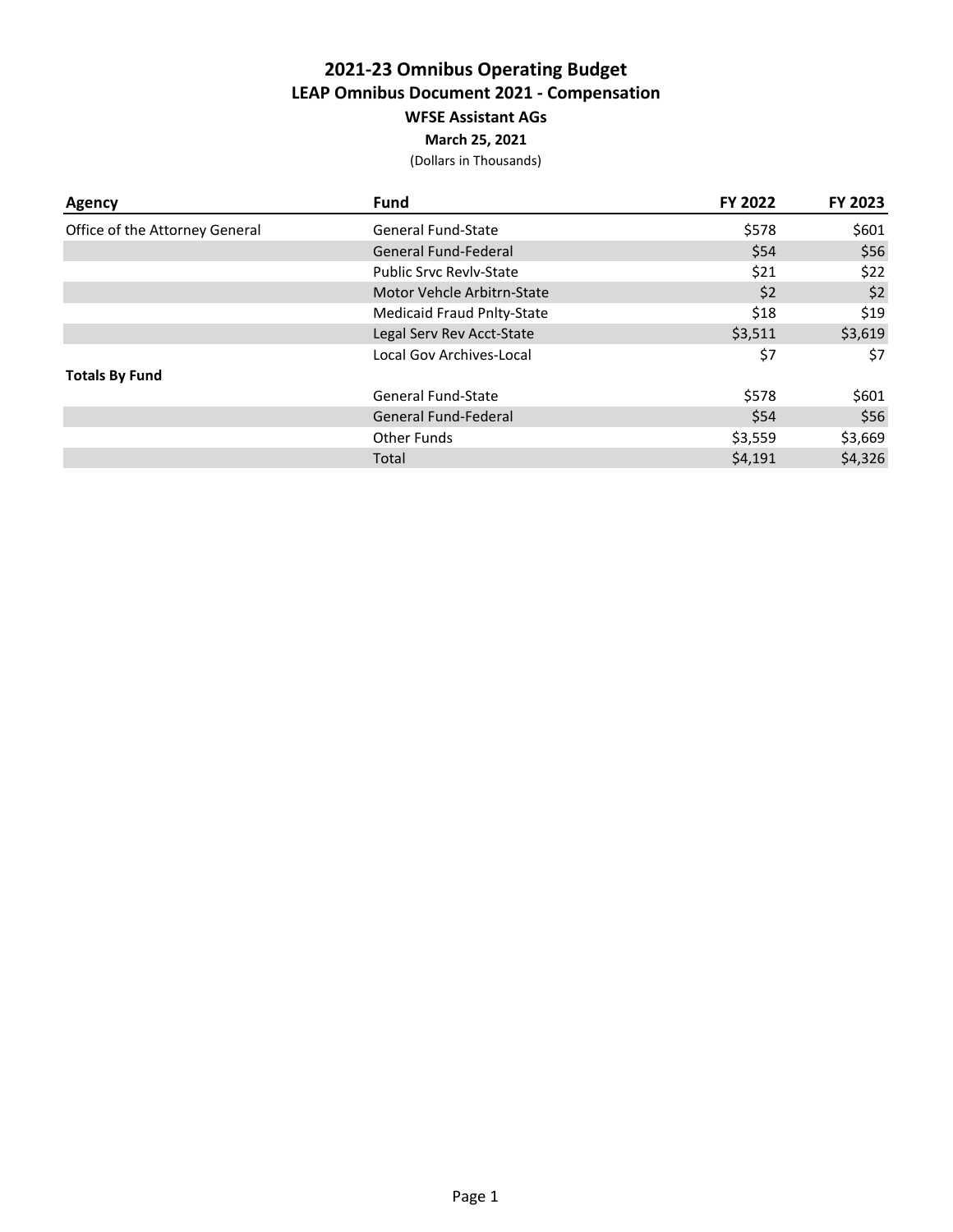### **March 25, 2021**

| <b>Agency</b>                           | <b>Fund</b>                       | FY 2022 | FY 2023 |
|-----------------------------------------|-----------------------------------|---------|---------|
| Office of the Secretary of State        | <b>General Fund-State</b>         | \$73    | \$74    |
|                                         | <b>Public Records Effic-State</b> | \$56    | \$57    |
|                                         | Local Gov Archives-State          | \$71    | \$72    |
| Office of the Attorney General          | <b>General Fund-State</b>         | \$388   | \$390   |
|                                         | <b>General Fund-Federal</b>       | \$153   | \$153   |
|                                         | <b>Public Srvc Revlv-State</b>    | \$30    | \$30    |
|                                         | Motor Vehcle Arbitrn-State        | \$15    | \$15    |
|                                         | <b>Medicaid Fraud Pnlty-State</b> | \$48    | \$48    |
|                                         | Legal Serv Rev Acct-State         | \$1,301 | \$1,307 |
|                                         | Local Gov Archives-State          | \$6     | \$6     |
| Department of Commerce                  | <b>General Fund-State</b>         | \$265   | \$261   |
|                                         | <b>General Fund-Federal</b>       | \$246   | \$245   |
|                                         | <b>General Fund-Local</b>         | \$62    | \$62    |
|                                         | <b>Public Works Assist-State</b>  | \$62    | \$62    |
|                                         | Liquor Excise-State               | \$15    | \$15    |
|                                         | Home Security Fund-State          | \$34    | \$32    |
|                                         | Affordable Housing-State          | \$7     | \$6     |
|                                         | Finan Frd & Id Thft-State         | \$2     | \$2     |
|                                         | <b>Energy Efficncy Acct-State</b> | \$3     | \$3     |
|                                         | Comm Economic Devel-State         | \$37    | \$37    |
|                                         | Growth Mgmt Planning-State        | \$5     | \$5     |
|                                         | Wa Housing Trust Acc-State        | \$79    | \$79    |
|                                         | Pub Facil Const Loan-State        | \$13    | \$13    |
| <b>State Lottery Commission</b>         | Lottery Admin Acct-State          | \$111   | \$111   |
| Minority & Women's Business Enterp      | <b>General Fund-State</b>         | \$18    | \$18    |
|                                         | Minority & Business-State         | \$68    | \$68    |
| Office of Insurance Commissioner        | <b>General Fund-Federal</b>       | \$14    | \$14    |
|                                         | Insurance Comm Regul-State        | \$665   | \$675   |
| <b>Consolidated Technology Services</b> | <b>CTS Revolving Acct-State</b>   | \$12    | \$12    |
| <b>Liquor and Cannabis Board</b>        | <b>General Fund-State</b>         | \$19    | \$19    |
|                                         | Dedicated Marijuana-State         | \$137   | \$138   |
|                                         | <b>Liquor Revolving Acc-State</b> | \$292   | \$295   |
| Utilities and Transportation Comm       | <b>General Fund-Local</b>         | \$18    | \$18    |
|                                         | <b>Public Srvc Revlv-State</b>    | \$371   | \$374   |
|                                         | Pipeline Safety-State             | \$24    | \$25    |
|                                         | Pipeline Safety-Federal           | \$30    | \$30    |
| <b>Military Department</b>              | <b>General Fund-State</b>         | \$164   | \$165   |
|                                         | <b>General Fund-Federal</b>       | \$284   | \$288   |
|                                         | Enhanced 911 Account-State        | \$55    | \$56    |
|                                         | Disaster Response-State           | \$150   | \$151   |
|                                         | Disaster Response-Federal         | \$21    | \$21    |
|                                         | Worker & Comm Right-State         | \$25    | \$25    |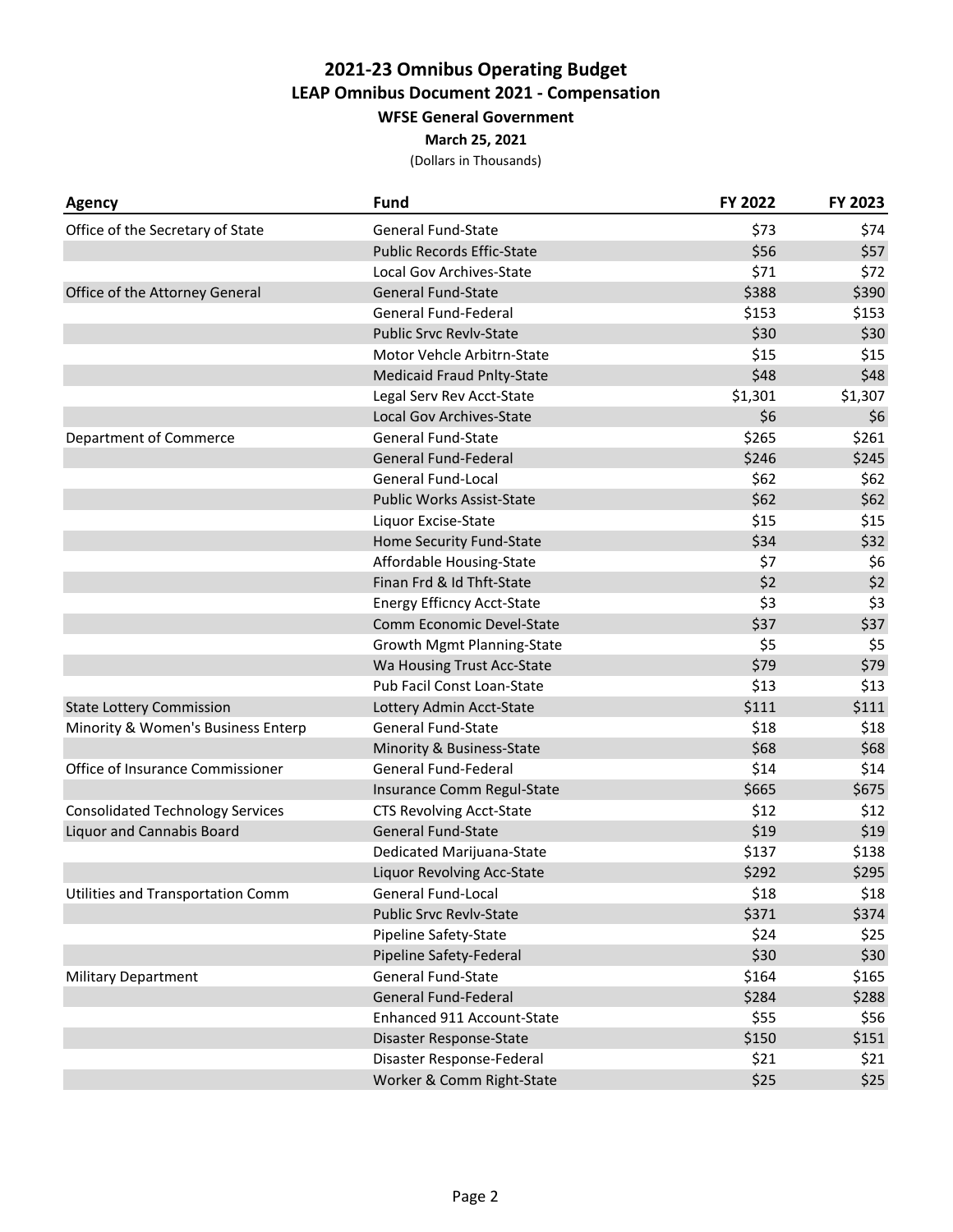#### **March 25, 2021**

| <b>Agency</b>                             | <b>Fund</b>                       | FY 2022 | FY 2023 |
|-------------------------------------------|-----------------------------------|---------|---------|
| WA State Health Care Authority            | <b>General Fund-State</b>         | \$638   | \$647   |
|                                           | <b>General Fund-Federal</b>       | \$1,150 | \$1,167 |
|                                           | St Hlth Care Admn Ac-State        | \$110   | \$112   |
|                                           | School Employees' In-State        | \$49    | \$49    |
| Human Rights Commission                   | <b>General Fund-State</b>         | \$27    | \$27    |
|                                           | <b>General Fund-Federal</b>       | \$35    | \$35    |
| <b>Bd of Industrial Insurance Appeals</b> | <b>Accident Account-State</b>     | \$116   | \$117   |
|                                           | <b>Medical Aid Account-State</b>  | \$116   | \$117   |
| <b>Criminal Justice Training Comm</b>     | <b>General Fund-State</b>         | \$125   | \$126   |
| Department of Labor and Industries        | <b>General Fund-State</b>         | \$128   | \$130   |
|                                           | <b>Asbestos Account-State</b>     | \$8     | \$8     |
|                                           | <b>Electrical License-State</b>   | \$121   | \$121   |
|                                           | Worker & Comm Right-State         | \$19    | \$19    |
|                                           | Constr Regis Inspect-State        | \$242   | \$243   |
|                                           | Public Works Admin-State          | \$130   | \$130   |
|                                           | Mfr Home Install/Trn-State        | \$3     | \$3     |
|                                           | <b>Accident Account-State</b>     | \$5,180 | \$5,245 |
|                                           | <b>Accident Account-Federal</b>   | \$7     | \$7     |
|                                           | <b>Medical Aid Account-State</b>  | \$5,224 | \$5,281 |
|                                           | Medical Aid Account-Federal       | \$3     | \$3     |
|                                           | <b>Plumbing Certificate-State</b> | \$9     | \$9     |
|                                           | Pressure Systems Saf-State        | \$65    | \$65    |
| Department of Health                      | <b>General Fund-State</b>         | \$1,113 | \$1,122 |
|                                           | <b>General Fund-Federal</b>       | \$1,988 | \$2,007 |
|                                           | <b>General Fund-Local</b>         | \$736   | \$744   |
|                                           | <b>Health Prfessns Acct-State</b> | \$1,641 | \$1,655 |
|                                           | <b>Aquatic Lands Acct-State</b>   | \$1     | \$1     |
|                                           | Emer Med/Trauma Care-State        | \$14    | \$15    |
|                                           | Safe Drink Wtr Acct-State         | \$61    | \$61    |
|                                           | Drinking Water Assis-Federal      | \$179   | \$179   |
|                                           | Water Works Op Cert-State         | \$9     | \$9     |
|                                           | Drinking Water Asst-State         | \$8     | \$8     |
|                                           | Site Closure Account-State        | \$2     | \$2     |
|                                           | <b>Biotoxin Account-State</b>     | \$15    | \$15    |
|                                           | Med Test Site Licen-State         | \$26    | \$26    |
|                                           | Youth Tobacco/Vapor-State         | \$5     | \$5     |
|                                           | <b>Model Toxics Oper-State</b>    | \$60    | \$60    |
|                                           | <b>Dedicated Marijuana-State</b>  | \$46    | \$47    |
|                                           | Public Health Supp-Local          | \$24    | \$24    |
|                                           | <b>Accident Account-State</b>     | \$6     | \$6     |
|                                           | <b>Medical Aid Account-State</b>  | \$1     | \$1     |
| Department of Veterans' Affairs           | <b>General Fund-State</b>         | \$537   | \$542   |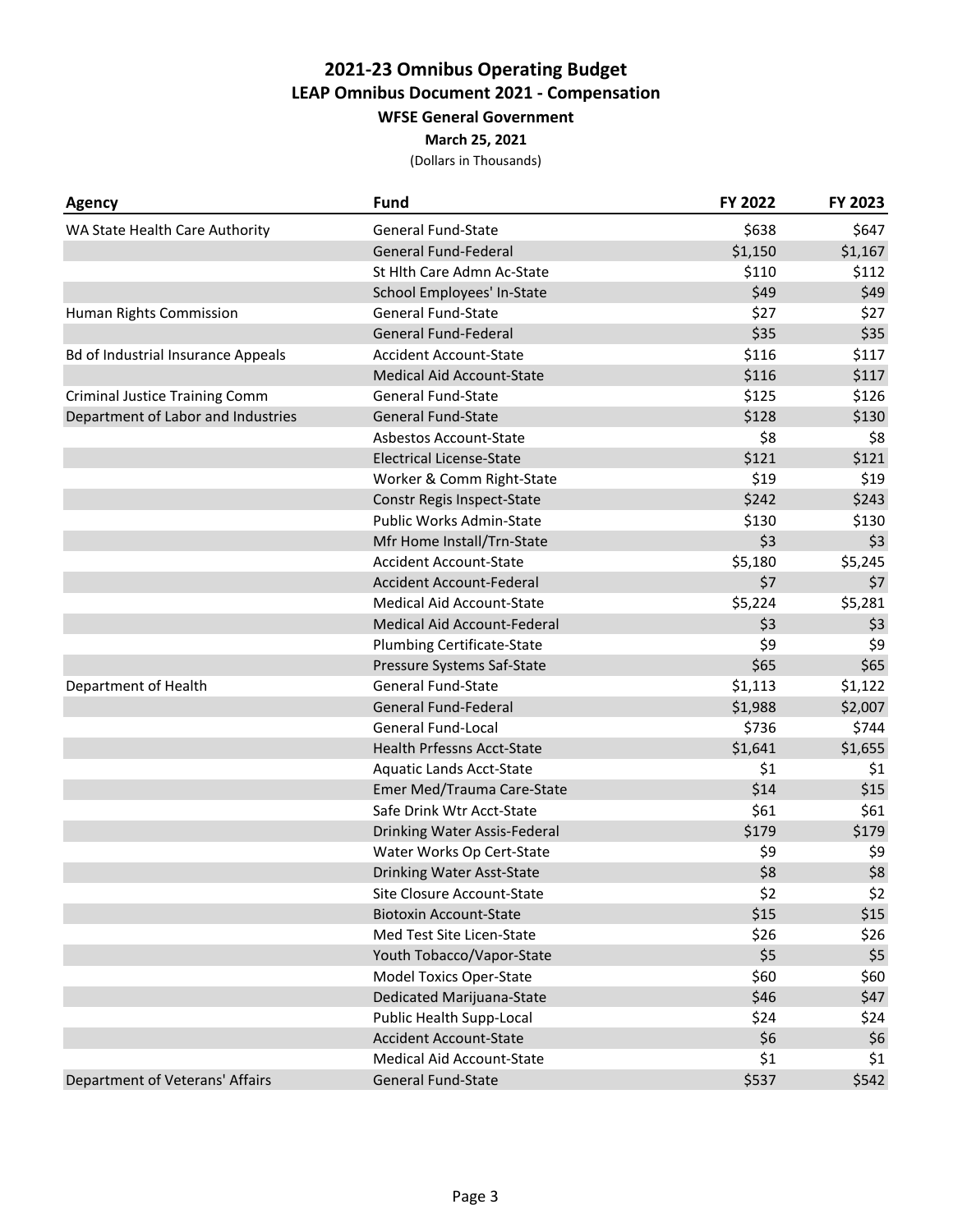#### **March 25, 2021**

| <b>Agency</b>                             | <b>Fund</b>                        | FY 2022  | FY 2023  |
|-------------------------------------------|------------------------------------|----------|----------|
| Children, Youth, and Families             | <b>General Fund-State</b>          | \$8,742  | \$8,871  |
|                                           | <b>General Fund-Federal</b>        | \$2,715  | \$2,755  |
|                                           | <b>General Fund-Local</b>          | \$5      | \$5      |
|                                           | <b>Education Legacy T A-State</b>  | \$14     | \$14     |
|                                           | Home Visiting Svcs-State           | \$36     | \$37     |
| <b>Department of Corrections</b>          | <b>General Fund-State</b>          | \$5,039  | \$5,054  |
| Dept of Services for the Blind            | <b>General Fund-State</b>          | \$285    | \$287    |
| <b>Employment Security Department</b>     | <b>General Fund-Federal</b>        | \$566    | \$570    |
|                                           | <b>General Fund-Local</b>          | \$187    | \$191    |
|                                           | <b>Unemploy Comp Admin-Federal</b> | \$3,610  | \$3,656  |
|                                           | Admin Contingen Acct-State         | \$70     | \$70     |
|                                           | <b>Employment Service-State</b>    | \$497    | \$506    |
|                                           | Fam Med Lv Insurance-State         | \$924    | \$941    |
| Dept of Social and Health Services        | <b>General Fund-State</b>          | \$19,854 | \$20,032 |
|                                           | General Fund-Federal               | \$10,958 | \$11,051 |
| <b>Department of Ecology</b>              | <b>General Fund-State</b>          | \$671    | \$678    |
|                                           | <b>General Fund-Federal</b>        | \$726    | \$731    |
|                                           | <b>General Fund-Local</b>          | \$146    | \$147    |
|                                           | <b>Reclamation Acct-State</b>      | \$42     | \$42     |
|                                           | <b>Flood Control Assist-State</b>  | \$31     | \$31     |
|                                           | Waste Reduct/Recycle-State         | \$127    | \$128    |
|                                           | <b>Wood Stove Education-State</b>  | \$4      | \$4      |
|                                           | Worker & Comm Right-State          | \$20     | \$20     |
|                                           | <b>Water Quality Permit-State</b>  | \$645    | \$651    |
|                                           | Underground Storage-State          | \$58     | \$58     |
|                                           | <b>Biosolids Prmt Acct-State</b>   | \$37     | \$37     |
|                                           | Hazardous Waste-State              | \$90     | \$91     |
|                                           | Radioactive Mixed-State            | \$297    | \$299    |
|                                           | Air Poll Contr Acct-State          | \$62     | \$62     |
|                                           | Oil Spill Prevn Acct-State         | \$124    | \$125    |
|                                           | Air Oper Permit Acct-State         | \$61     | \$62     |
|                                           | <b>Model Toxics Oper-State</b>     | \$2,786  | \$2,793  |
|                                           | Dedicated Marijuana-State          | \$14     | \$14     |
|                                           | Water Poll Ctrl Adm-State          | \$61     | \$61     |
| <b>State Parks and Recreation Comm</b>    | <b>General Fund-State</b>          | \$393    | \$394    |
|                                           | <b>General Fund-Federal</b>        | \$29     | \$24     |
|                                           | <b>Winter Recreation-State</b>     | \$4      | \$4      |
|                                           | ORV/NonHiwy Veh Acct-State         | \$5      | \$5      |
|                                           | Snowmobile Account-State           | \$6      | \$6      |
|                                           | Parks Renewal Acct-State           | \$1,486  | \$1,490  |
| <b>Recreation and Conservation Office</b> | General Fund-Federal               | \$29     | \$29     |
|                                           | <b>Aquatic Lands Acct-State</b>    | \$3      | \$3      |
|                                           | <b>Recreation Resources-State</b>  | \$94     | \$94     |
|                                           | NOVA Program Account-State         | \$10     | \$11     |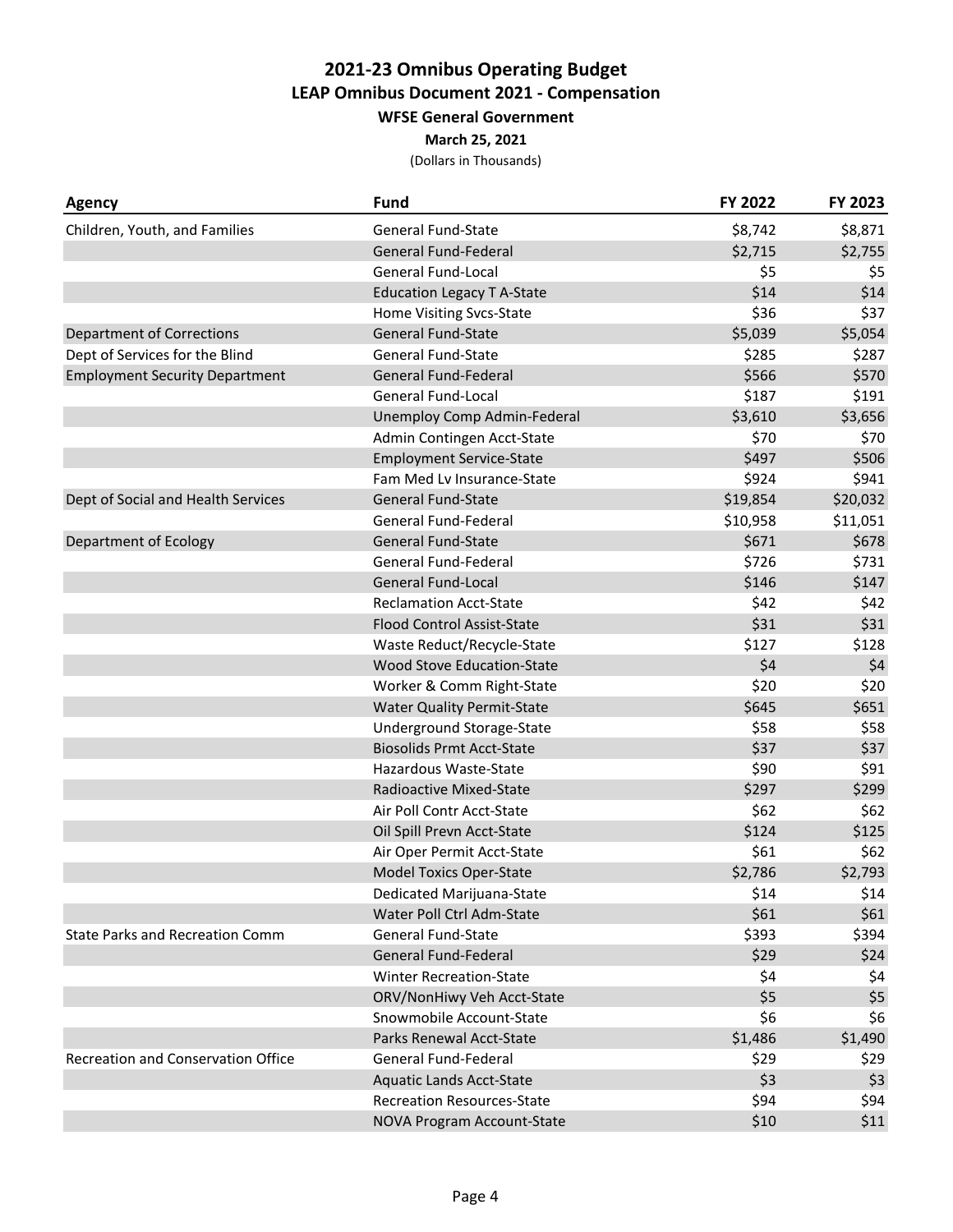#### **March 25, 2021**

| <b>General Fund-State</b><br>\$255<br>\$257<br>Dept of Fish and Wildlife<br><b>General Fund-Federal</b><br>\$33<br>\$33<br><b>General Fund-Local</b><br>\$8<br>\$8<br>\$9<br>\$9<br>ORV/NonHiwy Veh Acct-State<br>\$7<br>\$7<br><b>Aquatic Lands Acct-State</b><br>$$1$$<br>\$1<br>Recreatnl Fish Enhan-State<br>\$80<br>\$82<br>Lim Fish & Wildlife-State<br>\$355<br>\$359<br>Fish Wildlife Consv-State<br>\$466<br><b>Department of Natural Resources</b><br><b>General Fund-State</b><br>\$470<br>\$37<br><b>General Fund-Federal</b><br>\$37<br><b>General Fund-Local</b><br>\$2<br>\$2<br>\$214<br>Forest Development-State<br>\$216<br>ORV/NonHiwy Veh Acct-State<br>\$23<br>\$23 |
|------------------------------------------------------------------------------------------------------------------------------------------------------------------------------------------------------------------------------------------------------------------------------------------------------------------------------------------------------------------------------------------------------------------------------------------------------------------------------------------------------------------------------------------------------------------------------------------------------------------------------------------------------------------------------------------|
|                                                                                                                                                                                                                                                                                                                                                                                                                                                                                                                                                                                                                                                                                          |
|                                                                                                                                                                                                                                                                                                                                                                                                                                                                                                                                                                                                                                                                                          |
|                                                                                                                                                                                                                                                                                                                                                                                                                                                                                                                                                                                                                                                                                          |
|                                                                                                                                                                                                                                                                                                                                                                                                                                                                                                                                                                                                                                                                                          |
|                                                                                                                                                                                                                                                                                                                                                                                                                                                                                                                                                                                                                                                                                          |
|                                                                                                                                                                                                                                                                                                                                                                                                                                                                                                                                                                                                                                                                                          |
|                                                                                                                                                                                                                                                                                                                                                                                                                                                                                                                                                                                                                                                                                          |
|                                                                                                                                                                                                                                                                                                                                                                                                                                                                                                                                                                                                                                                                                          |
|                                                                                                                                                                                                                                                                                                                                                                                                                                                                                                                                                                                                                                                                                          |
|                                                                                                                                                                                                                                                                                                                                                                                                                                                                                                                                                                                                                                                                                          |
|                                                                                                                                                                                                                                                                                                                                                                                                                                                                                                                                                                                                                                                                                          |
|                                                                                                                                                                                                                                                                                                                                                                                                                                                                                                                                                                                                                                                                                          |
|                                                                                                                                                                                                                                                                                                                                                                                                                                                                                                                                                                                                                                                                                          |
| \$9<br>\$9<br>Surveys & Maps Acct-State                                                                                                                                                                                                                                                                                                                                                                                                                                                                                                                                                                                                                                                  |
| \$83<br>\$83<br><b>Aquatic Lands Acct-State</b>                                                                                                                                                                                                                                                                                                                                                                                                                                                                                                                                                                                                                                          |
| \$534<br>\$537<br>Res Mgmt Cost Acct-State                                                                                                                                                                                                                                                                                                                                                                                                                                                                                                                                                                                                                                               |
| \$31<br><b>Surface Mining Recl-State</b><br>\$32                                                                                                                                                                                                                                                                                                                                                                                                                                                                                                                                                                                                                                         |
| \$78<br>\$78<br>Forest & Fish Suppt-State                                                                                                                                                                                                                                                                                                                                                                                                                                                                                                                                                                                                                                                |
| \$17<br><b>Forest Practices App-State</b><br>\$17                                                                                                                                                                                                                                                                                                                                                                                                                                                                                                                                                                                                                                        |
| \$4<br>\$4<br>Air Poll Contr Acct-State                                                                                                                                                                                                                                                                                                                                                                                                                                                                                                                                                                                                                                                  |
| \$3<br>\$3<br>NOVA Program Account-State                                                                                                                                                                                                                                                                                                                                                                                                                                                                                                                                                                                                                                                 |
| \$4<br>\$4<br><b>Derelict Vessel Rmv-State</b>                                                                                                                                                                                                                                                                                                                                                                                                                                                                                                                                                                                                                                           |
| \$13<br><b>Agric College Trst-State</b><br>\$14                                                                                                                                                                                                                                                                                                                                                                                                                                                                                                                                                                                                                                          |
| \$48<br>\$47<br><b>General Fund-State</b><br>Department of Agriculture                                                                                                                                                                                                                                                                                                                                                                                                                                                                                                                                                                                                                   |
| \$3<br>\$3<br><b>General Fund-Federal</b>                                                                                                                                                                                                                                                                                                                                                                                                                                                                                                                                                                                                                                                |
| \$10<br>\$10<br><b>Aquatic Lands Acct-State</b>                                                                                                                                                                                                                                                                                                                                                                                                                                                                                                                                                                                                                                          |
| <b>General Fund-State</b><br>\$966<br>\$980<br>Washington State Patrol                                                                                                                                                                                                                                                                                                                                                                                                                                                                                                                                                                                                                   |
| <b>General Fund-Federal</b><br>\$13<br>\$14                                                                                                                                                                                                                                                                                                                                                                                                                                                                                                                                                                                                                                              |
| \$124<br>\$126<br>Death Investigations-State                                                                                                                                                                                                                                                                                                                                                                                                                                                                                                                                                                                                                                             |
| \$28<br>\$28<br><b>Cnty Criminal Justic-State</b>                                                                                                                                                                                                                                                                                                                                                                                                                                                                                                                                                                                                                                        |
| \$14<br>\$14<br>Munic Criminal Justi-State                                                                                                                                                                                                                                                                                                                                                                                                                                                                                                                                                                                                                                               |
| \$38<br>\$38<br>Fire Serv Trng Acct-State                                                                                                                                                                                                                                                                                                                                                                                                                                                                                                                                                                                                                                                |
| \$4<br><b>Fngrprint ID Account-State</b><br>\$4                                                                                                                                                                                                                                                                                                                                                                                                                                                                                                                                                                                                                                          |
| $$7$<br>\$7<br><b>Model Toxics Oper-State</b>                                                                                                                                                                                                                                                                                                                                                                                                                                                                                                                                                                                                                                            |
| \$4<br>\$4<br>Dedicated Marijuana-State                                                                                                                                                                                                                                                                                                                                                                                                                                                                                                                                                                                                                                                  |
| \$79<br><b>General Fund-State</b><br>\$79<br>Department of Licensing                                                                                                                                                                                                                                                                                                                                                                                                                                                                                                                                                                                                                     |
| Architects' License-State<br>\$16<br>\$16                                                                                                                                                                                                                                                                                                                                                                                                                                                                                                                                                                                                                                                |
| \$181<br>Real Estate Cmsn-State<br>\$181                                                                                                                                                                                                                                                                                                                                                                                                                                                                                                                                                                                                                                                 |
| <b>Uniform Commer Code-State</b><br>\$24<br>\$24                                                                                                                                                                                                                                                                                                                                                                                                                                                                                                                                                                                                                                         |
| \$25<br>\$25<br>Real Est App C Acct-State                                                                                                                                                                                                                                                                                                                                                                                                                                                                                                                                                                                                                                                |
| <b>Business Professions-State</b><br>\$311<br>\$311                                                                                                                                                                                                                                                                                                                                                                                                                                                                                                                                                                                                                                      |
| \$1<br>\$1<br>Landscape Architects-State                                                                                                                                                                                                                                                                                                                                                                                                                                                                                                                                                                                                                                                 |
| \$3<br>\$3<br><b>Appraisal Mgmt Comp-State</b>                                                                                                                                                                                                                                                                                                                                                                                                                                                                                                                                                                                                                                           |
| <b>State School for the Blind</b><br>General Fund-State<br>\$56<br>\$56                                                                                                                                                                                                                                                                                                                                                                                                                                                                                                                                                                                                                  |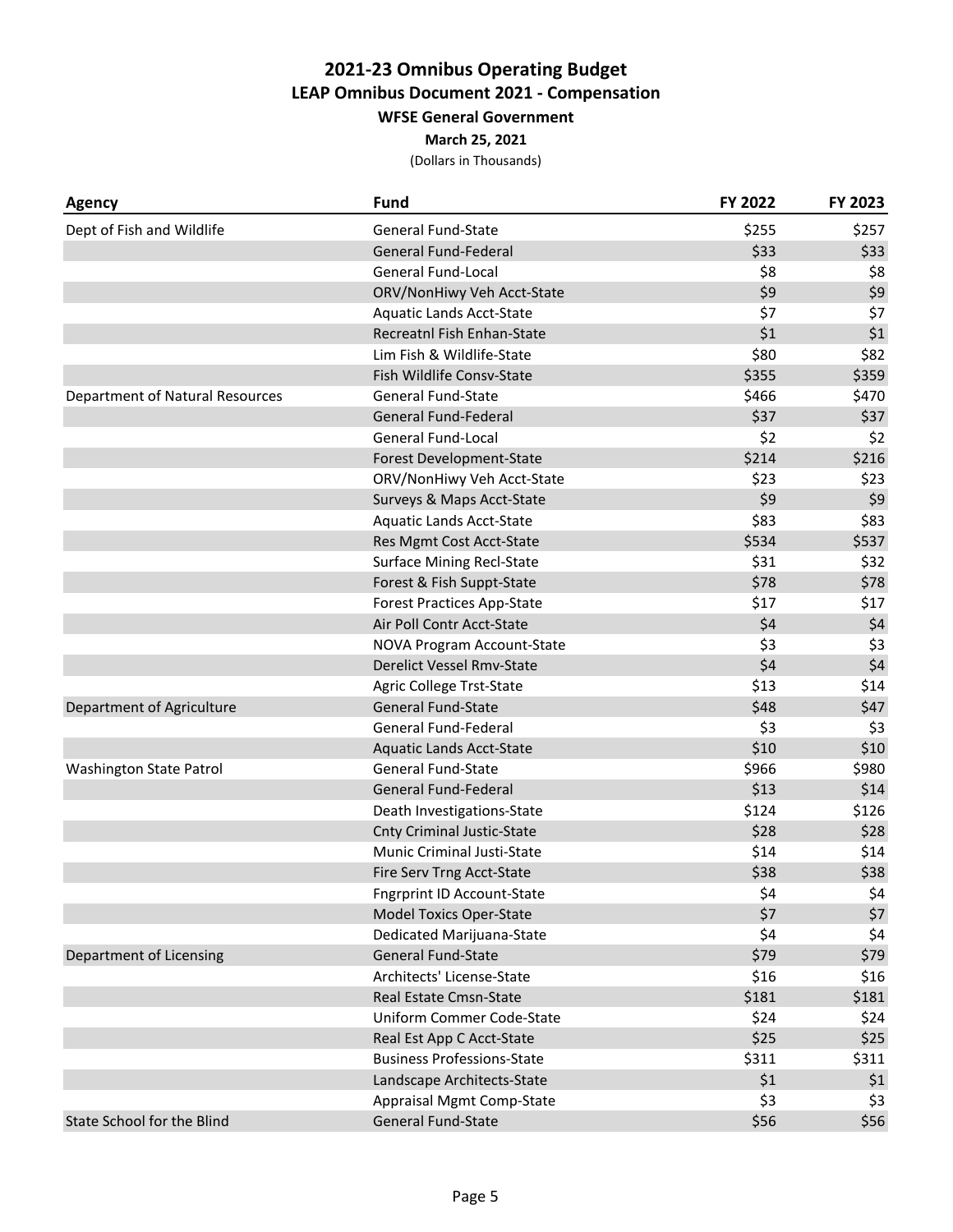### **March 25, 2021**

| <b>Agency</b>                              | <b>Fund</b>               | FY 2022  | FY 2023  |
|--------------------------------------------|---------------------------|----------|----------|
| Deaf and Hard of Hearing Youth             | <b>General Fund-State</b> | \$118    | \$119    |
| Workforce Trng & Educ Coord Board          | <b>General Fund-State</b> | \$33     | \$33     |
|                                            | General Fund-Federal      | \$31     | \$32     |
| <b>Washington State Arts Commission</b>    | <b>General Fund-State</b> | \$20     | \$21     |
|                                            | General Fund-Federal      | \$1      | \$1      |
| <b>Washington State Historical Society</b> | General Fund-State        | \$84     | \$86     |
| <b>Totals By Fund</b>                      |                           |          |          |
|                                            | <b>General Fund-State</b> | \$40,604 | \$40,985 |
|                                            | General Fund-Federal      | \$19,011 | \$19,189 |
|                                            | General Fund-Local        | \$1,164  | \$1,177  |
|                                            | <b>Other Funds</b>        | \$30,718 | \$30,998 |
|                                            | Total                     | \$91,497 | \$92,349 |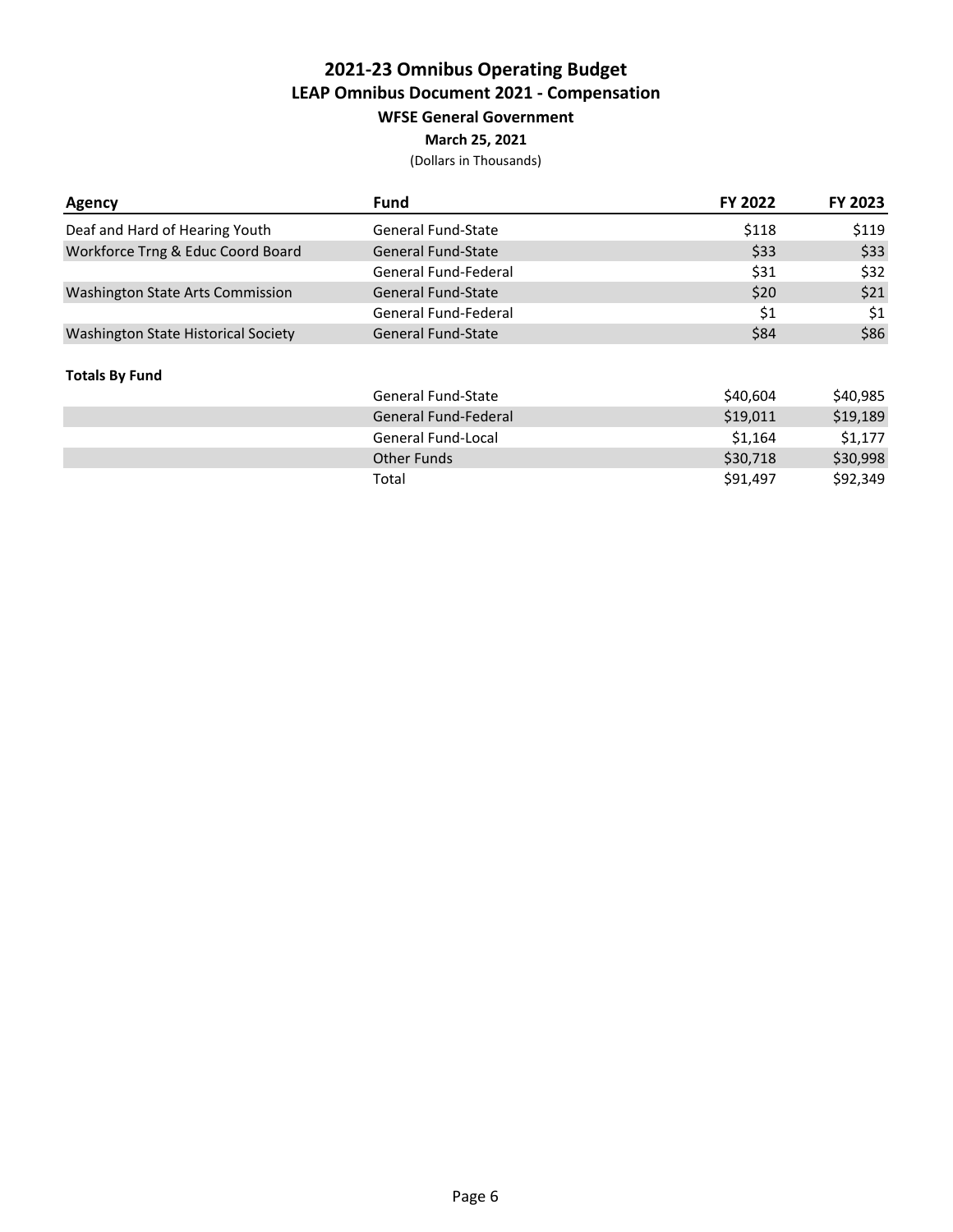# **2021-23 Omnibus Operating Budget LEAP Omnibus Document 2021 - Compensation Administrative Law Judges WFSE**

# **March 25, 2021**

| <b>Agency</b>                     | <b>Fund</b>                | FY 2022 | FY 2023 |
|-----------------------------------|----------------------------|---------|---------|
| Office of Administrative Hearings | Admin Hearings Revol-State | \$506   | \$507   |
| <b>Totals By Fund</b>             |                            |         |         |
|                                   | Other Funds                | \$506   | \$507   |
|                                   | Total                      | \$506   | \$507   |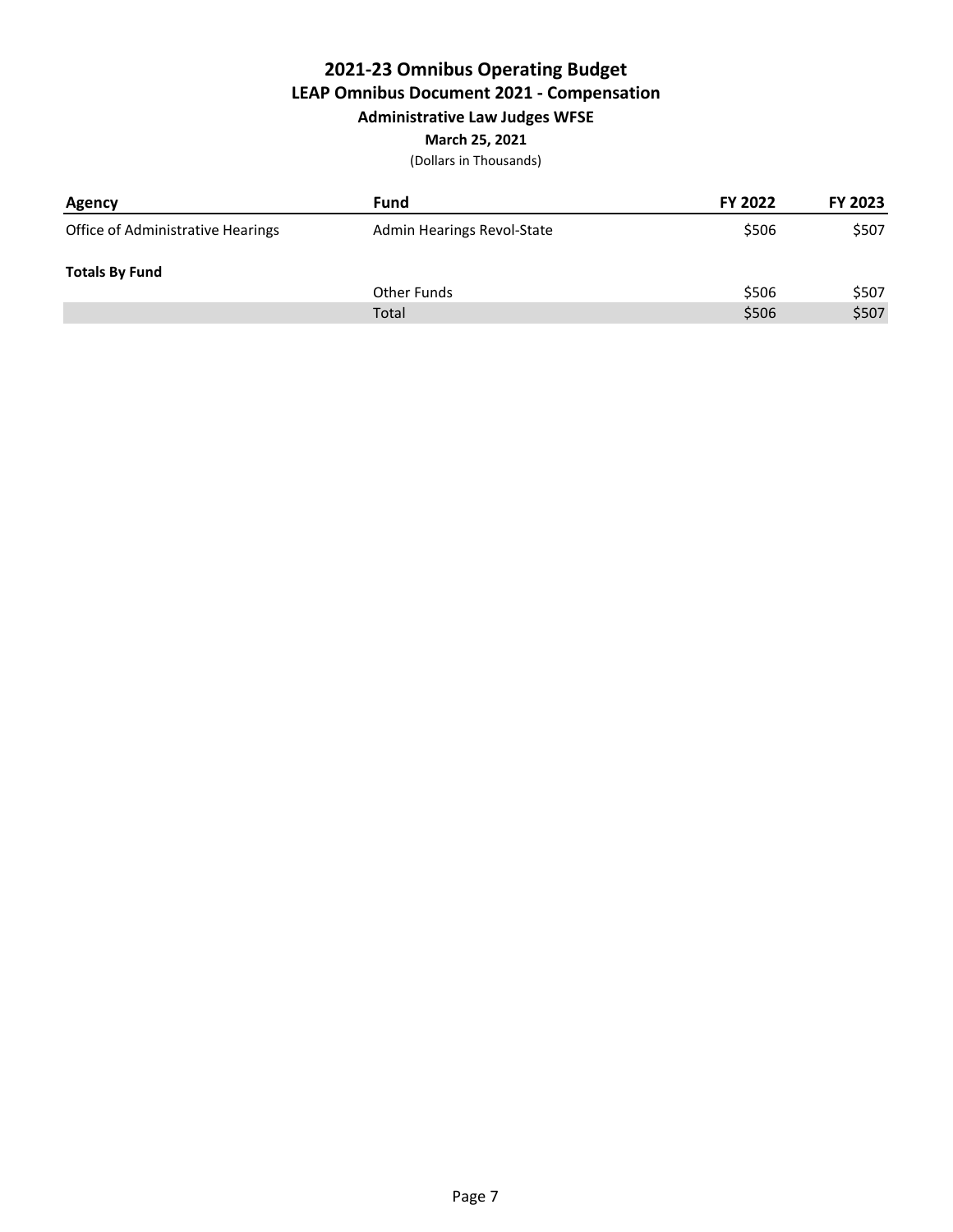# **2021-23 Omnibus Operating Budget LEAP Omnibus Document 2021 - Compensation Fish & Wildlife Professionals**

**March 25, 2021**

| <b>Agency</b>             | <b>Fund</b>                     | FY 2022 | FY 2023 |
|---------------------------|---------------------------------|---------|---------|
| Dept of Fish and Wildlife | <b>General Fund-State</b>       | \$1,136 | \$1,147 |
|                           | <b>General Fund-Federal</b>     | \$825   | \$832   |
|                           | <b>General Fund-Local</b>       | \$342   | \$346   |
|                           | <b>Aquatic Lands Acct-State</b> | \$71    | \$71    |
|                           | Recreatnl Fish Enhan-State      | \$1     | \$1     |
|                           | Warm Water Game Fish-State      | \$24    | \$24    |
|                           | Lim Fish & Wildlife-State       | \$88    | \$88    |
|                           | Special Wildlife-State          | \$5     | \$5     |
|                           | Special Wildlife-Local          | \$14    | \$14    |
|                           | Oil Spill Prevn Acct-State      | \$18    | \$18    |
|                           | <b>Model Toxics Oper-State</b>  | \$2     | \$2     |
|                           | Fish Wildlife Consv-State       | \$539   | \$544   |
| <b>Totals By Fund</b>     |                                 |         |         |
|                           | <b>General Fund-State</b>       | \$1,136 | \$1,147 |
|                           | <b>General Fund-Federal</b>     | \$825   | \$832   |
|                           | <b>General Fund-Local</b>       | \$342   | \$346   |
|                           | <b>Other Funds</b>              | \$762   | \$767   |
|                           | Total                           | \$3,065 | \$3,092 |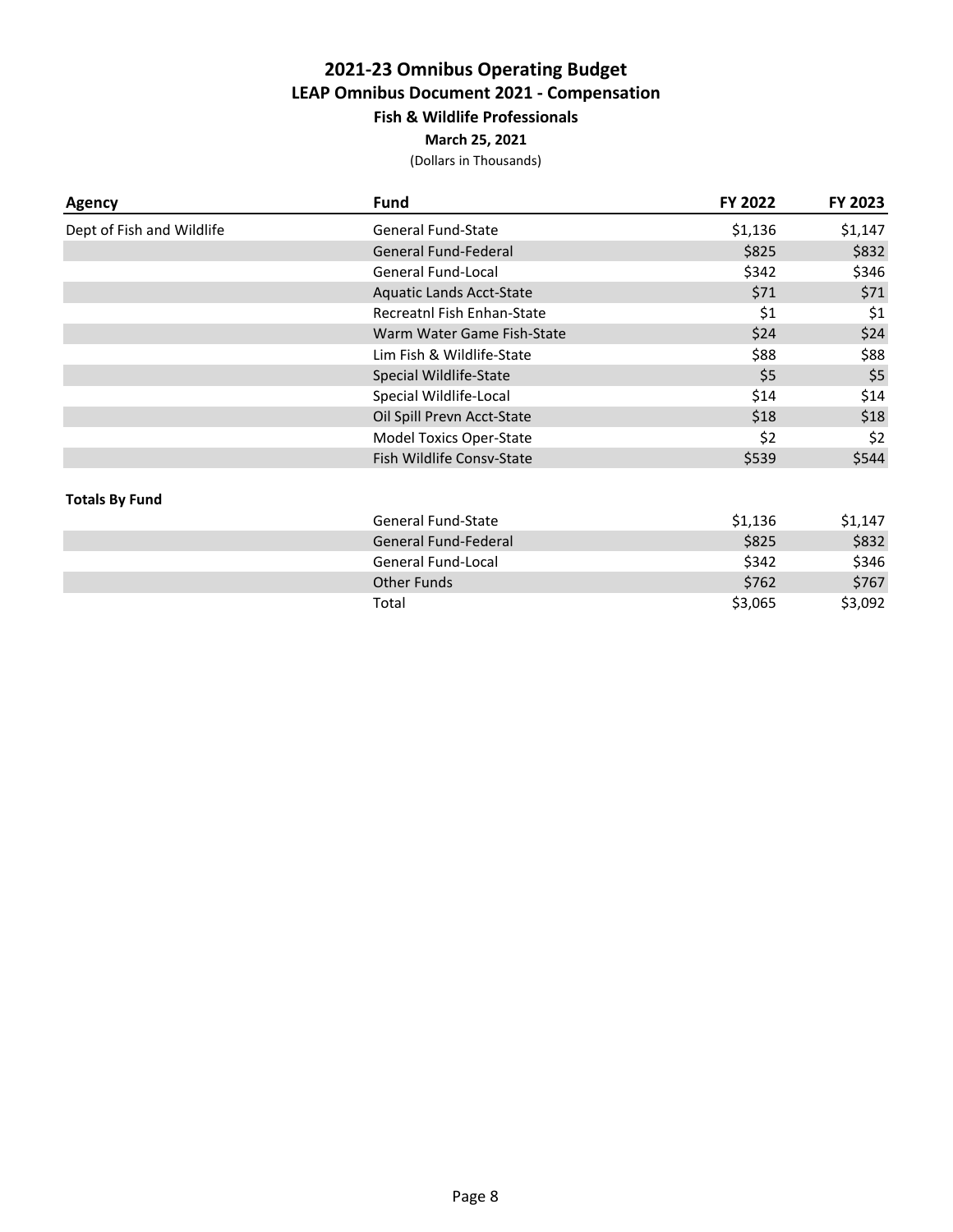### **March 25, 2021**

| <b>Agency</b>                          | <b>Fund</b>                       | FY 2022 | FY 2023 |
|----------------------------------------|-----------------------------------|---------|---------|
| Department of Revenue                  | <b>General Fund-State</b>         | \$3,522 | \$3,548 |
|                                        | Timber Tax Distr Act-State        | \$77    | \$77    |
|                                        | <b>Business License-State</b>     | \$178   | \$181   |
|                                        | Waste Reduct/Recycle-State        | \$3     | \$3     |
| Liquor and Cannabis Board              | <b>General Fund-Federal</b>       | \$17    | \$17    |
|                                        | Dedicated Marijuana-State         | \$97    | \$99    |
|                                        | Liquor Revolving Acc-State        | \$296   | \$301   |
| <b>Military Department</b>             | <b>General Fund-State</b>         | \$63    | \$63    |
|                                        | <b>General Fund-Federal</b>       | \$215   | \$216   |
| <b>Department of Natural Resources</b> | <b>General Fund-State</b>         | \$570   | \$576   |
|                                        | <b>General Fund-Federal</b>       | \$6     | \$6     |
|                                        | <b>General Fund-Local</b>         | \$5     | \$5     |
|                                        | Forest Development-State          | \$353   | \$355   |
|                                        | ORV/NonHiwy Veh Acct-State        | \$60    | \$60    |
|                                        | Surveys & Maps Acct-State         | \$21    | \$21    |
|                                        | <b>Aquatic Lands Acct-State</b>   | \$49    | \$49    |
|                                        | Res Mgmt Cost Acct-State          | \$731   | \$737   |
|                                        | <b>Surface Mining Recl-State</b>  | \$7     | \$7     |
|                                        | Forest & Fish Suppt-State         | \$15    | \$15    |
|                                        | <b>Forest Practices App-State</b> | \$12    | \$12    |
|                                        | NOVA Program Account-State        | \$5     | \$5     |
|                                        | <b>Derelict Vessel Rmv-State</b>  | \$6     | \$6     |
|                                        | <b>Agric College Trst-State</b>   | \$21    | \$21    |
| Department of Agriculture              | <b>General Fund-State</b>         | \$142   | \$142   |
|                                        | <b>General Fund-Federal</b>       | \$30    | \$30    |
|                                        | <b>Model Toxics Oper-State</b>    | \$19    | \$19    |
|                                        | Dedicated Marijuana-State         | \$7     | \$7     |
| <b>Washington State Patrol</b>         | <b>General Fund-State</b>         | \$137   | \$137   |
|                                        | Death Investigations-State        | \$1     | \$1     |
|                                        | Fire Serv Trng Acct-State         | \$14    | \$14    |
|                                        | <b>Fngrprint ID Account-State</b> | \$30    | \$30    |
| Deaf and Hard of Hearing Youth         | General Fund-State                | \$4     | \$4     |
| <b>Totals By Fund</b>                  |                                   |         |         |
|                                        | <b>General Fund-State</b>         | \$4,438 | \$4,470 |
|                                        | <b>General Fund-Federal</b>       | \$268   | \$269   |
|                                        | <b>General Fund-Local</b>         | \$5     | \$5     |
|                                        | <b>Other Funds</b>                | \$2,002 | \$2,020 |
|                                        | Total                             | \$6,713 | \$6,764 |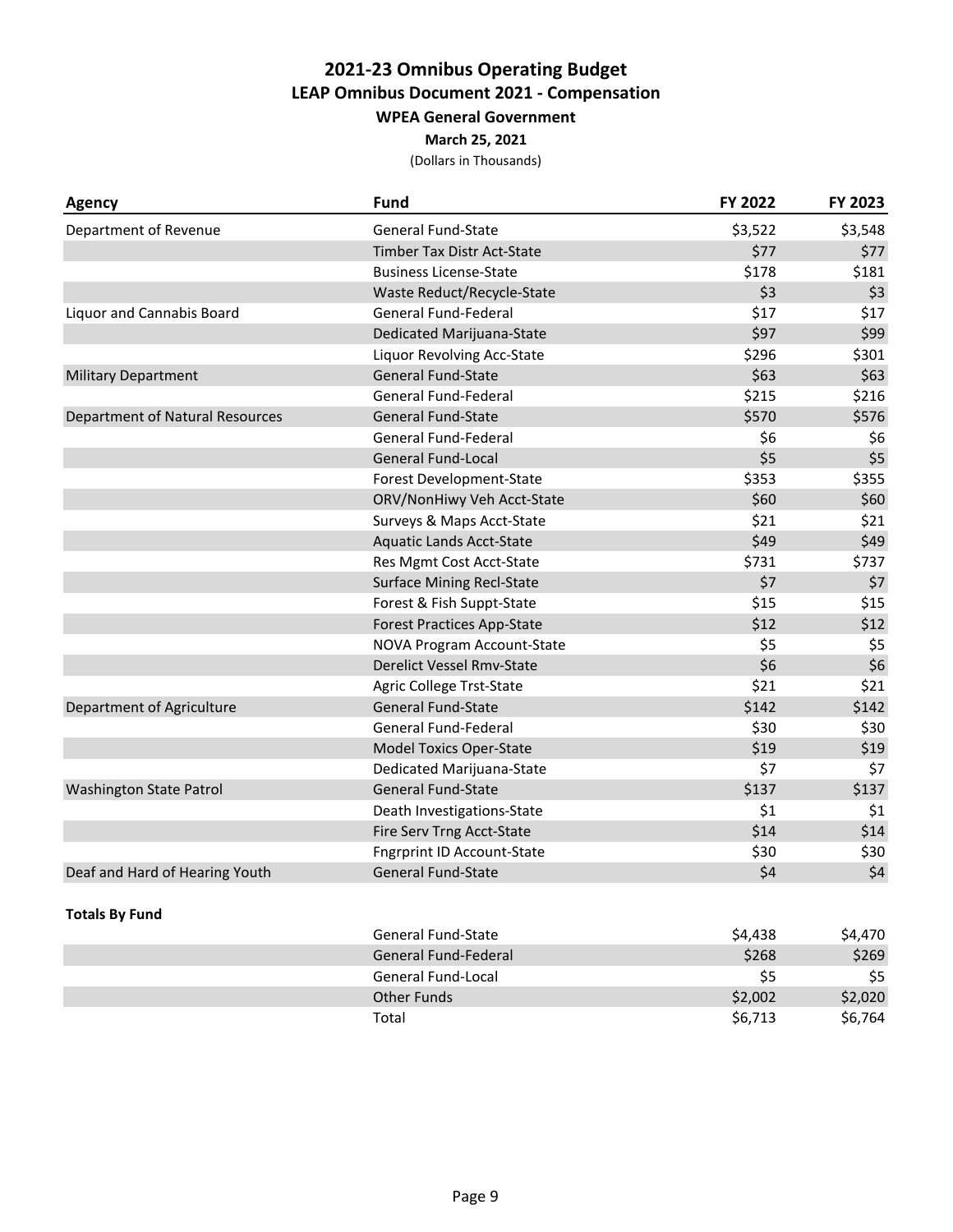## **2021-23 Omnibus Operating Budget LEAP Omnibus Document 2021 - Compensation PTE Local 17 General Government March 25, 2021**

| Agency                  | Fund                      | FY 2022 | FY 2023 |
|-------------------------|---------------------------|---------|---------|
| Washington State Patrol | <b>General Fund-State</b> | \$7     | \$8     |
| Department of Licensing | <b>General Fund-State</b> | \$1     | \$1     |
| <b>Totals By Fund</b>   |                           |         |         |
|                         | <b>General Fund-State</b> | \$8     | \$9     |
|                         | Total                     | \$8     | \$9     |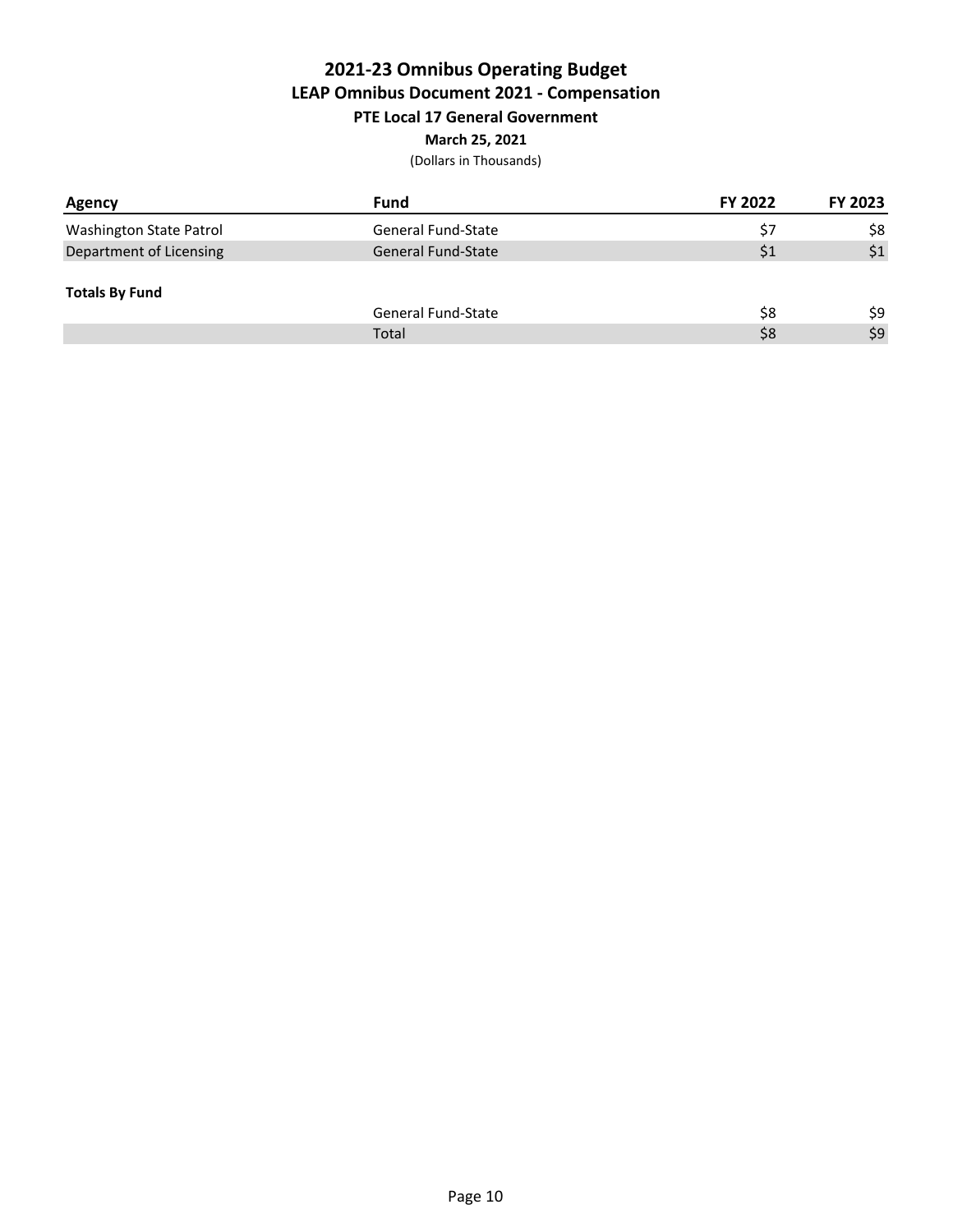## **2021-23 Omnibus Operating Budget LEAP Omnibus Document 2021 - Compensation Coalition of Unions March 25, 2021**

| <b>Agency</b>                             | <b>Fund</b>                       | FY 2022 | FY 2023 |
|-------------------------------------------|-----------------------------------|---------|---------|
| <b>Liquor and Cannabis Board</b>          | Dedicated Marijuana-State         | \$23    | \$23    |
|                                           | <b>Liquor Revolving Acc-State</b> | \$90    | \$91    |
| <b>Bd of Industrial Insurance Appeals</b> | <b>Accident Account-State</b>     | \$195   | \$195   |
|                                           | <b>Medical Aid Account-State</b>  | \$195   | \$195   |
| Department of Labor and Industries        | <b>Electrical License-State</b>   | \$717   | \$718   |
|                                           | Constr Regis Inspect-State        | \$170   | \$171   |
|                                           | Public Works Admin-State          | \$4     | \$4     |
|                                           | Mfr Home Install/Trn-State        | \$6     | \$6     |
|                                           | <b>Accident Account-State</b>     | \$33    | \$33    |
|                                           | <b>Medical Aid Account-State</b>  | \$26    | \$26    |
|                                           | <b>Plumbing Certificate-State</b> | \$43    | \$43    |
|                                           | Pressure Systems Saf-State        | \$5     | \$5     |
| Department of Veterans' Affairs           | <b>General Fund-State</b>         | \$295   | \$298   |
| <b>Department of Corrections</b>          | <b>General Fund-State</b>         | \$48    | \$48    |
| Dept of Social and Health Services        | <b>General Fund-State</b>         | \$1,181 | \$1,182 |
|                                           | <b>General Fund-Federal</b>       | \$188   | \$188   |
| Dept of Fish and Wildlife                 | <b>General Fund-State</b>         | \$184   | \$186   |
|                                           | <b>General Fund-Federal</b>       | \$156   | \$158   |
|                                           | <b>General Fund-Local</b>         | \$245   | \$248   |
|                                           | <b>Aquatic Lands Acct-State</b>   | \$15    | \$15    |
|                                           | Recreatnl Fish Enhan-State        | \$18    | \$18    |
|                                           | Warm Water Game Fish-State        | \$3     | \$3     |
|                                           | Lim Fish & Wildlife-State         | \$17    | \$17    |
|                                           | Fish Wildlife Consv-State         | \$113   | \$114   |
| <b>Washington State Patrol</b>            | <b>General Fund-State</b>         | \$42    | \$42    |
| <b>Totals By Fund</b>                     |                                   |         |         |
|                                           | <b>General Fund-State</b>         | \$1,750 | \$1,756 |
|                                           | <b>General Fund-Federal</b>       | \$344   | \$346   |
|                                           | General Fund-Local                | \$245   | \$248   |
|                                           | <b>Other Funds</b>                | \$1,673 | \$1,677 |
|                                           | Total                             | \$4,012 | \$4,027 |